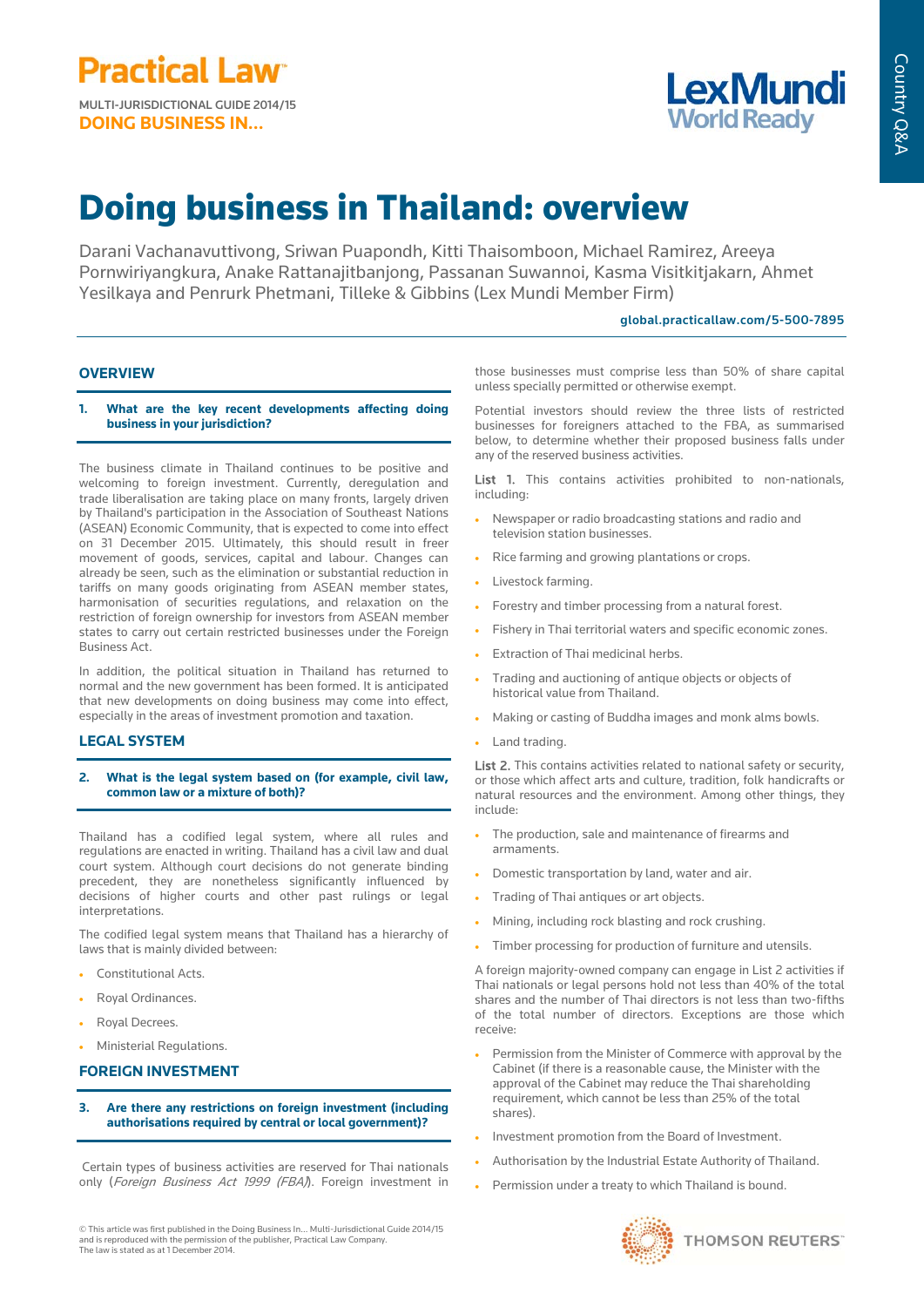List 3. This contains activities in which there are economic protections for Thai nationals. Among other things, they include:

- Accounting, legal, architectural or engineering services.
- Retail and wholesale.
- Advertising businesses.
- Hotels.
- Guided touring.
- Selling food or beverages.
- Any kind of service business.

There are exceptions to List 3 for those which receive:

- Permission from the Director-General of the Department of Business Development at the Ministry of Commerce, with approval by the Foreign Business Committee, on obtaining a Foreign Business License.
- Investment promotion from the Board of Investment or from the Industrial Estate Authority of Thailand, on obtaining a Foreign Business Certificate from the Director-General of the Department of Business Development at the Ministry of Commerce.
- Protection under a treaty or obligation to which Thailand is bound, including:
	- US Treaty of Amity and Economic Relations;
	- Thai-Australia Free Trade Agreement (TAFTA);
	- Japan-Thailand Economic Partnership Agreement (JTEPA); and
	- ASEAN Framework Agreement on Services (AFAS), on obtaining a Foreign Business Certificate from the Director-General of the Department of Business Development at the Ministry of Commerce.

## **4. Are there any restrictions on doing business with certain countries or jurisdictions?**

Trade sanctions are determined by Cabinet resolution, but would apply on notification by the relevant regulator. For example, the Department of Foreign Trade can announce sanctions with respect to the import and/or export of goods. Similarly, banks in Thailand would be obligated to comply with monetary sanctions as announced by the Bank of Thailand. The import or export of armaments always requires the approval of the Ministry of Defence, which may prohibit imports and/or exports from/to certain countries.

In addition, the international commitments to which Thailand is bound as a member state, for example, the UN, the World Trade Organization, and the Association of Southeast Asian Nations, must take into account whether it requires a member state to level any sanction to comply with its obligations.

Some trade sanctions are in place. For the most up-to-date listing of effective sanctions, it would be necessary to inquire with the relevant regulator.

## **5. Are there any exchange control or currency regulations?**

Foreign exchange transactions are regulated by the Exchange Control Act 1942 (as amended) and Ministerial Regulation No. 13 (1954) issued under the Exchange Control Act, where detailed restrictions for all circumstances will be issued by Notification of the Ministry of Finance and Notices of the Competent Officer.

Commercial banks are authorised by the Bank of Thailand to approve the following foreign exchange transactions in its name:

- Remittance of an unlimited amount in payment of imported goods.
- Remittance for investing in overseas ventures in which Thai legal entities hold at least 10% shares.
- Lending to affiliated entities abroad for legal entities, as necessary and appropriate.
- Remittance of up to US\$50 million or its equivalent per year for lending to non-affiliated companies.
- Remittance for institutional investors to invest in foreign securities, up to an amount not exceeding the limit set by their supervisory authorities. Such investors include:
	- government pension funds;
	- social security funds;
	- insurance companies:
	- legal persons with assets of at least THB5 billion;
	- listed companies on the Stock Exchange of Thailand (SET).
- Remittance for investment by other investors in overseas securities issued by foreign entities through private funds or securities companies. The limit is subject to the guidelines set by the Thai Securities and Exchange Commission (SEC).
- Remittance of up to US\$10 million or its equivalent per person per year for the purchase of real property in a foreign country.
- Remittance for the purchase of shares, warranties, and options of related companies abroad under employee benefit plans is permitted for up to US\$1 million per person.
- Remittance to Thai emigrants who are permanent residents abroad of up to US\$1 million or its equivalent per person per year.

Sums that exceed the limitations, or are for purposes other than those specified by the Bank of Thailand, require the Bank of Thailand's approval. In practice, various commercial banks require copies of supporting documents for certain transactions, including both inbound and outbound transactions, for example, remitting investment in Thai subsidiaries requires a list of shareholders describing the relationship between the transferor and transferee, and a loan transaction requires a copy of the loan agreement.

In addition, with the implementation of the US Foreign Account Tax Compliance Act (FATCA) in 2014 for commercial banks, there will be some changes for customer accounts regarding foreign financial institutions.

## **6. What grants or incentives are available to investors?**

The Board of Investment (BOI) of Thailand grants both tax and non-tax incentives to qualifying investment projects in Thailand and these incentives are available equally to both Thai and foreign investors. The incentives include, among other things:

- Corporate income tax holiday of up to eight years (depending on the type of project and the geographical location of the project, which is divided into three zones).
- Withholding tax exemption for dividend distribution during the tax holiday.
- 100% foreign ownership in certain businesses reserved under the FBA.
- Customs duty exemption or reduction for imported raw materials and machinery.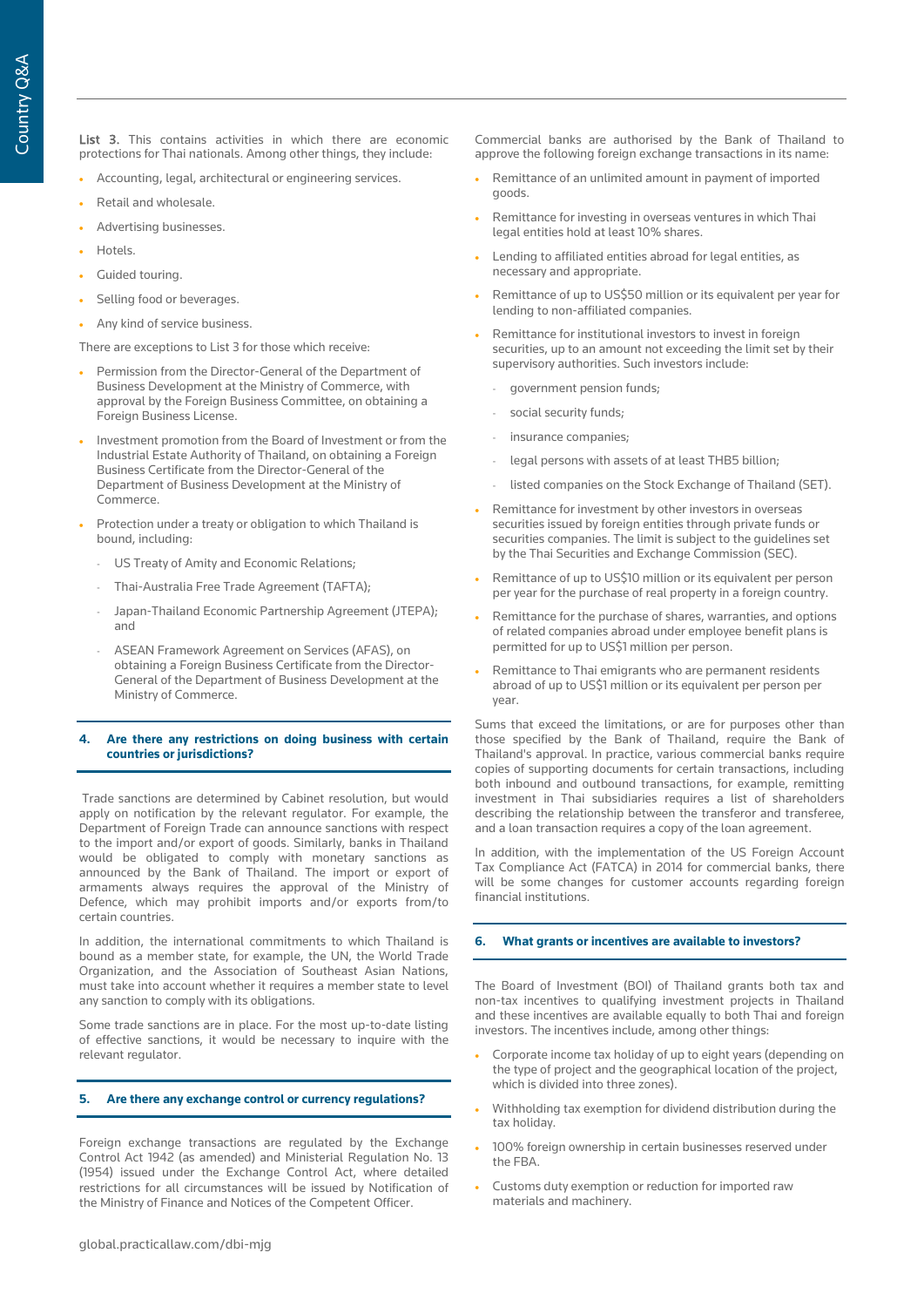- Land ownership for foreign companies.
- Withdrawing or remitting money abroad in foreign currency.
- Visa and work permit privileges for expatriates.

The BOI is currently in the process of amending the promoted activities and incentives and it should come into effect by early 2015. Based on the press release by the BOI, it is expected that the list of the promoted activities may be revised and the incentives may be reduced.

Further to the incentives offered by the BOI, privileges granted by the Industrial Estate Authority of Thailand (IEAT) could benefit foreign investors in terms of both tax and non-tax incentives. This includes exemption from import duty for machinery and permission to own land for business operations.

## **BUSINESS VEHICLES**

#### **7. What are the most common forms of business vehicle used in your jurisdiction?**

Several types of business entity are available in Thailand, including ordinary partnerships, registered ordinary partnerships, limited partnerships, private limited companies, and public companies.

Trusts created by any legal act are generally not recognised and will have no effect under Thai law unless they are created through a provision of law that permits the creation of a trust (for example, the Trust for Transactions in Capital Market Act B.E. 2550, 2007).

Trusts created by any legal act will have no effect unless they are created through a provision of law that permits the creation of a trust (for example, the Trust for Transactions in Capital Market Act B.E. 2550, 2007).

The most common form of business vehicle used by foreign companies is the private limited company, as it limits shareholders' liability (to the remaining amount of unpaid (if any), registered capital due on the shares respectively held by them). In addition, if Thai nationals own more than 50% of its share capital, a private limited company is not regarded as foreign under the Foreign Business Act and therefore is not restricted from engaging in reserved business (see Question 3).

#### **8. In relation to the most common form of corporate business vehicle used by foreign companies in your jurisdiction, what are the main registration and reporting requirements?**

#### **Registration and formation**

At least three natural persons (promoters) are required to establish a private limited company. The incorporation of a limited company must be registered with the Department of Business Development (DBD) of the Ministry of Commerce (www.dbd.go.th). The process involves the reservation of a company name, filing and registration of a memorandum of association and the incorporation documents, which must be signed by all promoters and directors. If all incorporation documents are signed and ready, the filing and registration with the DBD can be completed within one day. Extra time can be given if the documents need to be sent for execution overseas. Total government fees are about 0.55% of the registered capital, with a minimum of THB5,500 and a maximum of THB275,000.

#### **Reporting requirements**

All limited companies must file audited financial statements of the fiscal year (12-month accounting period) with the Ministry of Commerce and Revenue Department within five months of the end of the fiscal year. The audited financial statement must be approved by a general meeting of shareholders within four months

of the end of the fiscal year, and the Ministry of Commerce also requires that the filing must be done within one month of the approval of the general meeting. There are no government fees charged for submitting audited financial statements.

#### **Share capital**

In general, there are no minimum or maximum share capital requirements for companies, but the DBD has the discretion to raise objections if it appears that the registered capital is too low for the purposes of conducting the purposed business in Thailand. However, the FBA has ruled that the minimum share capital for a foreign majority-owned company is THB2 million. If the intended activity is reserved under the FBA (see Question  $\beta$ ), the minimum share capital is THB3 million, for each reserved business. The par value of each share must be at least THB5. The registered capital must be initially paid up at the minimum of 25% of the total amount.

If the company has foreign employees, the company must have at least THB2 million registered capital, 100% paid-up, per work permit.

#### **Non-cash consideration**

Shares can be issued for non-cash consideration. In principle, noncash capital contributions (payments in kind), such as assets or services, are acceptable if approved by the statutory shareholders' meeting or by a special resolution.

#### **Rights attaching to shares**

Restrictions on rights attaching to shares. The following restrictions apply:

- Shares are indivisible.
- A company cannot take its own shares in pledge.
- The whole amount of every share must be paid in money, unless approved by the statutory meeting or special resolution of the general meeting of shareholders in case of an increase in the registered capital.
- A shareholder cannot avail himself of a set-off against the company as to payments on shares.

Other rights or restrictions may be given by the company's memorandum of association, articles of association, or the general meeting of shareholders.

Automatic rights attaching to shares. Automatic rights attached to shares include, among other things:

- The right to receive a share certificate.
- The right to transfer shares without the consent of the company unless shares are entered in a name certificate and otherwise provided in the company's articles of association.
- The right to attend and vote at any general meetings of the shareholders.
- The right to receive dividends.
- The right to inspect the register of shareholders and the minutes of the board of directors' and shareholders' meetings.
- The right to submit an application to the court to cancel any resolution of the general meeting which is contrary to the law or company's articles of association.
- The right to claim for compensation against directors for injury caused by them to the company.
- The right to purchase new shares in proportion to the shares currently held by shareholders.
- The right to receive the remaining property of the company once the company has been liquidated.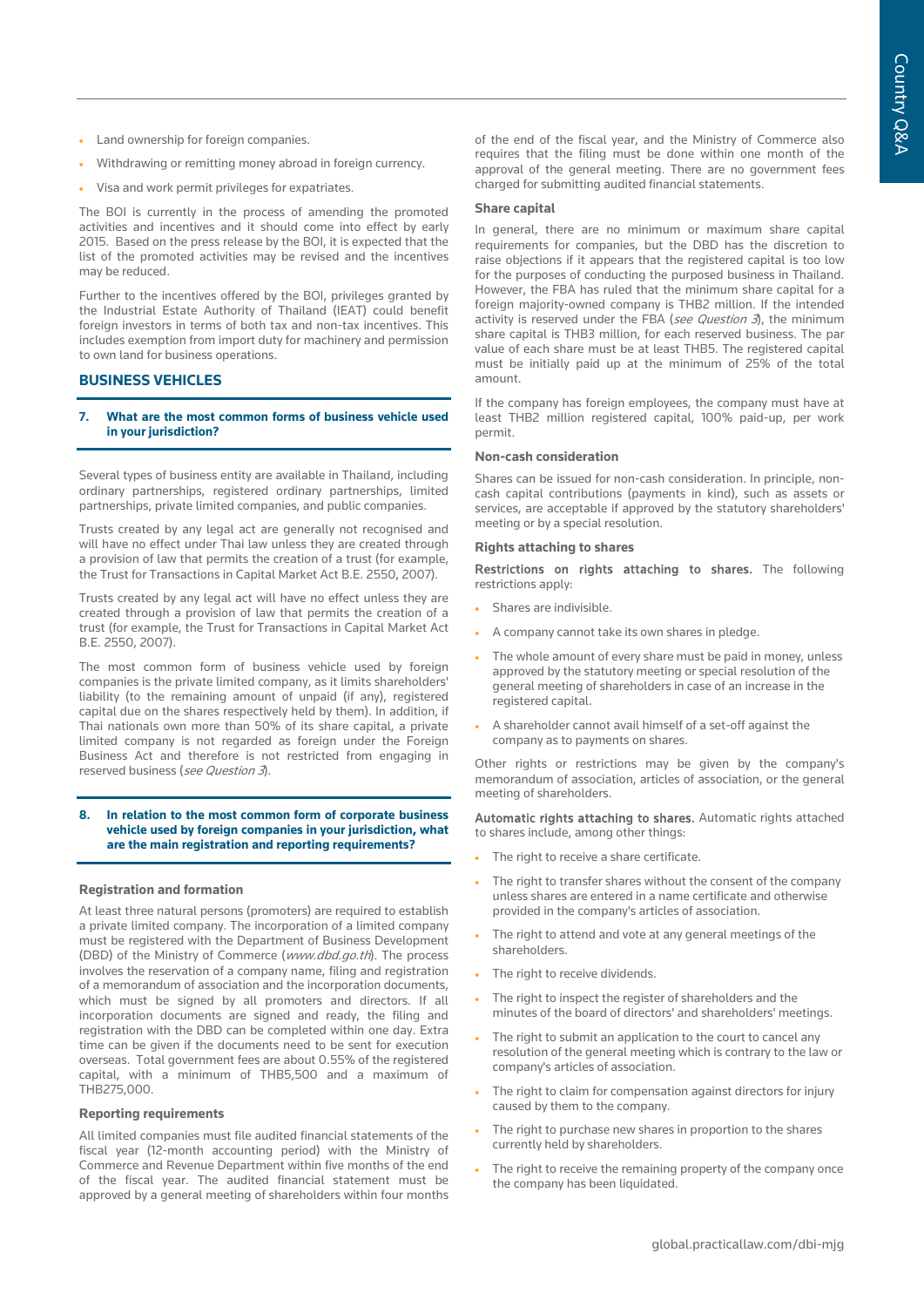#### **9. In relation to the most common form of corporate business vehicle used by foreign companies in your jurisdiction, outline the management structure and key liability issues.**

#### **Management structure**

A private limited company is managed by a board of directors consisting of at least one director who is elected by the shareholders in a general meeting and under the control of the shareholders and according to the company's articles of association. The board of directors may appoint one or several directors or any other person to perform any act on its behalf unless expressly stipulated otherwise in the company's articles of association.

#### **Management restrictions**

Generally, there is no nationality requirement for directors, except for foreign companies permitted to engage in a business in List 2 of the FBA (see Question 3).

In addition, the Immigration Act and the Alien Employment Act provide that foreigners wishing to work in Thailand must obtain a work permit from the Ministry of Labor and maintain a valid nonimmigrant visa while staying in Thailand.

#### **Directors' and officers' liability**

The directors are obliged to comply with all laws, the objectives of the company and the company's articles of association and resolutions of the general meeting of the shareholders in good faith and taking care to preserve the interests of the company. As practice matter, directors are generally not personally liable to a third party for their actions on behalf of the company, unless they are in breach of their authority as stipulated in the memorandum and articles of association of the company or a shareholders' resolution. Directors can also be criminally liable if the company commits a criminal offence under certain statutes.

#### **Parent company liability**

A parent company, as a shareholder, is only liable for the debts and losses of its subsidiary (which is a limited company in Thailand) up to the amount unpaid on its shares.

#### **EMPLOYMENT**

#### **Laws, contracts and permits**

**10. What are the main laws regulating employment relationships?** 

The main laws regulating employment relationships in Thailand are the:

- Thai Civil and Commercial Code on Hire of Services (sections 575 to 586).
- Labour Protection Act 1998 (as amended in 2008, No. 2, 2008, No. 3, and 2010, No.4).
- Labour Relations Act 1975 (as amended in 1991, No. 2, and 2001, No.3).
- Social Security Act 1990 (as amended in 1994, No. 2 and 1999, No. 3).
- Workmen's Compensation Act 1994.
- Working of Aliens Act 2008 (WAA).
- Royal Decree Naming Professions Prohibited to Aliens 1979 (RD), (as amended in 1993, No. 2, 2000, No. 3 and 2005 No. 4).
- Act on Establishment of Labour Court and Labour Court Procedure 1979 (as amended in 2007, No.2).
- Home Workers Protection Act 2010.

• Occupational Safety and Health Act 2011.

In addition, most laws provide for the promulgation of ministerial regulations, which offer additional clarity and rules.

Thai labour law applies to all employees working in Thailand, regardless of their nationality or tenure. It is not possible to avoid the applicability of Thai labour law through the use of choice of law provisions.

The WAA and the RD regulate employment of non-Thai nationals working in Thailand.

Subject to certain arcane exceptions, none of the laws are relevant to employment of Thai employees outside Thailand or employees (of whatever nationality) of Thai companies working outside Thailand.

#### **11. Is a written contract of employment required? If so, what main terms must be included in it? Do any implied terms and/or collective agreements apply to the employment relationship?**

Employment contracts do not need to be in writing. An employment relationship can be proven by an employer's payroll documents or other reports/filings submitted to the Social Security Office or the Revenue Department. In addition, the terms of an employment relationship can be defined by the parties' conduct (implied terms). A collective bargaining agreement can also apply.

### **12. Do foreign employees require work permits and/or residency permits?**

Thai labour and immigration laws require that foreign persons wishing to work or physically operate a business in Thailand must obtain a work permit from the Ministry of Labour and maintain a valid non-immigrant visa while staying in Thailand. A foreign person intending to work in Thailand must obtain:

- A non-immigrant business (B) visa from any Royal Thai Embassy/Consulate abroad before entering Thailand.
- A work permit from the Ministry of Labour in Thailand before starting work.

The work permit application must be sponsored by an entity or sponsor who is registered in Thailand. Processing the application normally takes between ten and 14 days. The processing time can be reduced to one day for companies that:

- Receive investment promotion.
- Have at least THB30 million paid-up capital.
- Otherwise qualify.

Government fees for a work permit are in the range of THB850 to THB6,100 depending on the validity period granted, which could be up to two years, plus minimal stamp duty.

The requirement for a work permit can be relaxed for certain professional occupations for expatriates from member states to the ASEAN Framework Agreement on Mutual Recognition Arrangements, provided the requisite criteria are met.

While staying in Thailand, the foreign person must comply with the period of stay that is initially granted at 90 days on arrival (stamped in the passport). A one-year visa can be applied for within Thailand after the work permit is obtained, subject to renewal before the expiration date. The foreign person must leave Thailand by the expiry date or apply for an extension of stay in Thailand, otherwise, a fine for overstaying may be imposed.

There is no requirement for foreign employees to apply for permanent residence (PR) permits. Non-nationals with one-year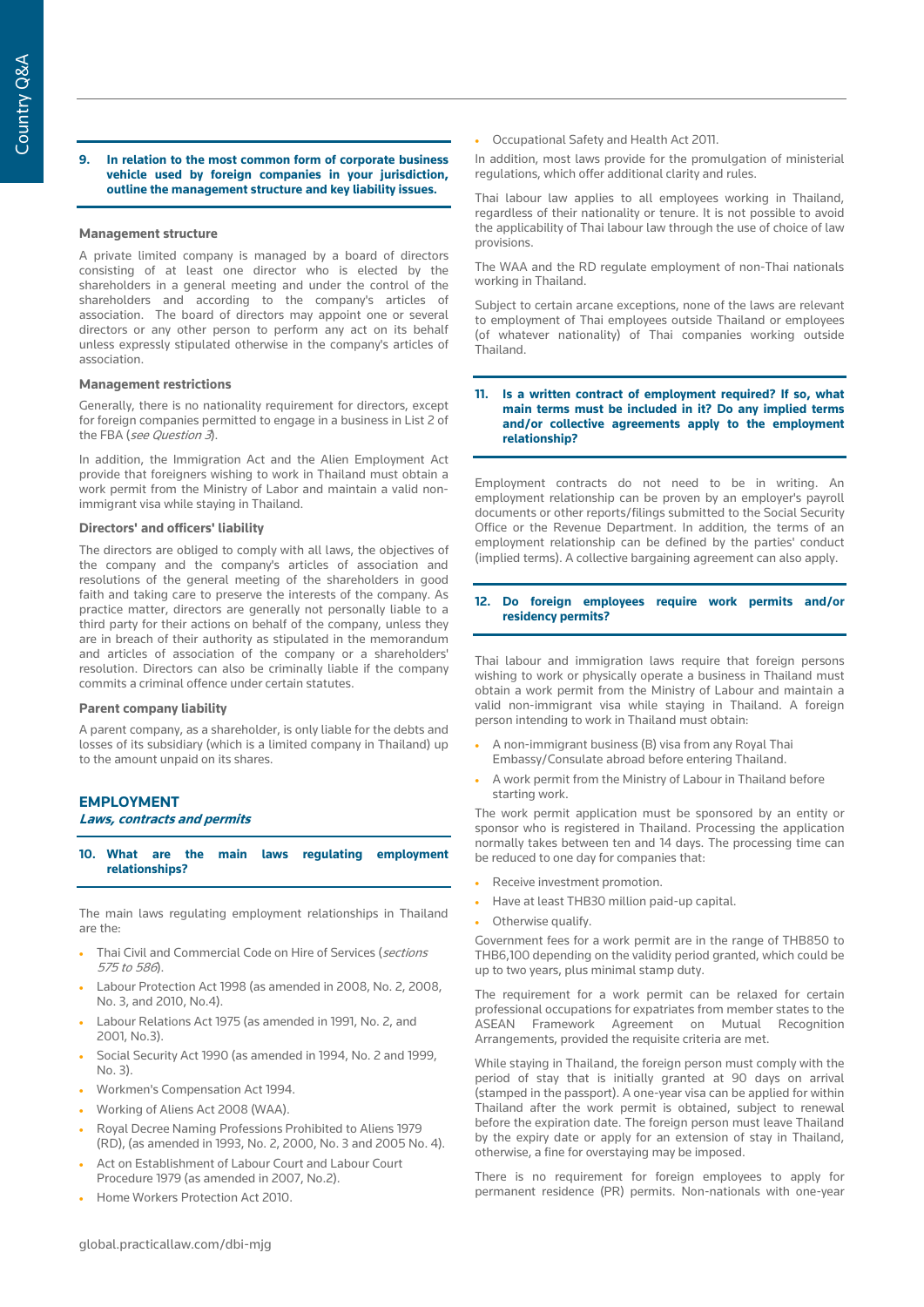non-immigrant visas who have resided in Thailand consecutively for at least three years are eligible to apply for a PR permit. There are several categories under which the PR application can be submitted, such as, business or employment purposes, experts/academics, or to support a family (spouse and/or children) who are Thai citizens. Various factors are taken into consideration when reviewing a PR application such as:

- The applicant's income.
- The applicant's properties.
- The applicant's knowledge.
- The applicant's proficiency in his or her profession.
- The applicant's family status.

• Conditions relating to national security.

A PR application under the category of employment is subject to the following conditions:

- The applicant must have worked in Thailand with a valid work permit for at least three consecutive years before the application.
- The applicant must have been working in the current company for at least one year before the application.
- The applicant must earn income of at least THB80,000 per month (for a foreigner with a Thai family) or THB100,000 per month (for a foreigner without a Thai family) on average for at least two consecutive years before the application. Evidence of income tax filing is also required.
- The applicant must be able to understand and speak Thai to an average standard.

Each nationality is allowed an annual quota of 100 PR permits, and the entire process takes at least one year from the submission date. A non-refundable PR application fee is charged at THB7,600 while the PR permit fee (after approval is granted) is charged at THB191,400.

## **Termination and redundancy**

#### **13. Are employees entitled to management representation and/or to be consulted in relation to corporate transactions (such as redundancies and disposals)?**

Employees are not entitled by law to management representation or to consultation in relation to corporate transactions. Nevertheless, employees are protected in situations of termination of employment without cause, whether in relation to redundancy or otherwise. In addition, employee consent is required in situations of transfer of employment from one legal entity to another.

## **14. How is the termination of individual employment contracts regulated?**

Employment can be terminated, regardless of the reason, provided that the termination is conducted in accordance with Thai labour law. Termination is defined as any action taken by the employer that prevents the employee from working and being paid. There is a difference between termination with cause and without cause, and termination that is fair and unfair. Fair and unfair terminations are undefined in Thai labour law and their meaning will be interpreted by the courts on the facts of each case.

Termination with cause is only permissible in certain specific situations. Reasons which justify termination with cause include (section 119, Labour Protection Act):

- Dishonestly performing duties or intentionally committing a criminal offence against the employer.
- Deliberately causing damage to the employer.
- Negligently causing severe damage to the employer.
- Violating the employer's work rules and regulations or lawful working orders, despite having received a written warning for the same offence within the immediately preceding 12 months (for serious cases, the requirement of a written warning does not apply).
- Abandoning work for three consecutive working days, whether or not a holiday is taken in between, without justifiable reason.
- Having been sentenced to imprisonment by final court judgment. If the offence is committed by negligence or is a petty offence, it must be a case that causes the employer to incur loss or damage.

In circumstances justifying termination with cause, the employer can terminate employment immediately, and need not pay severance. However, if the employer terminates employment without cause (which is most frequently the case), the employer must:

- Serve a notice of termination at least one pay period in advance or as stipulated in the employment agreement, whichever is longer. Alternatively the employer can terminate the employment immediately, by making a payment in lieu of the notice given to the employee.
- Provide compulsory severance pay, the amount of which depends on the length of service, ranging from one month to ten months.

In addition to the above, there is also a risk of claims for unfair termination. If a terminated employee considers his or her termination unfair, he or she may pursue the case in the labour courts, seeking compensation for unfair dismissal. The court, at its discretion, can award compensation beyond mere severance and payment of wages in lieu of notice, and so on. In making its determination, the court must consider various factors, such as:

- The age of the employee.
- The employee's tenure.
- The employee's position.
- The reason for termination.

If the court finds a termination unfair, it may order re-employment or damages. To avoid claims for unfair termination, employers should negotiate with outgoing employees to reach an amicable end to the employment relationship.

## **15. Are redundancies and mass layoffs regulated?**

As a general matter, redundancies and mass layoffs are not regulated differently than other circumstances in which termination may occur. However, when employment is terminated due to certain kinds of restructuring relating to deployment of new technology or machinery, employers must both:

- Give 60 days' advance notice to the Labour Inspector.
- Give 60 days' advance notice to the affected employees, or make payment in lieu of this notice.

For this type of termination, normal severance pay is required (see Question 14), and the employer must also pay special severance to those employees who have at least six years' tenure.

#### **TAX Taxes on employment**

#### **16. In what circumstances is an employee taxed in your jurisdiction and what criteria are used?**

A person (Thai or foreign) who resides in Thailand for a total period of 180 days or more (not necessarily consecutively) in any tax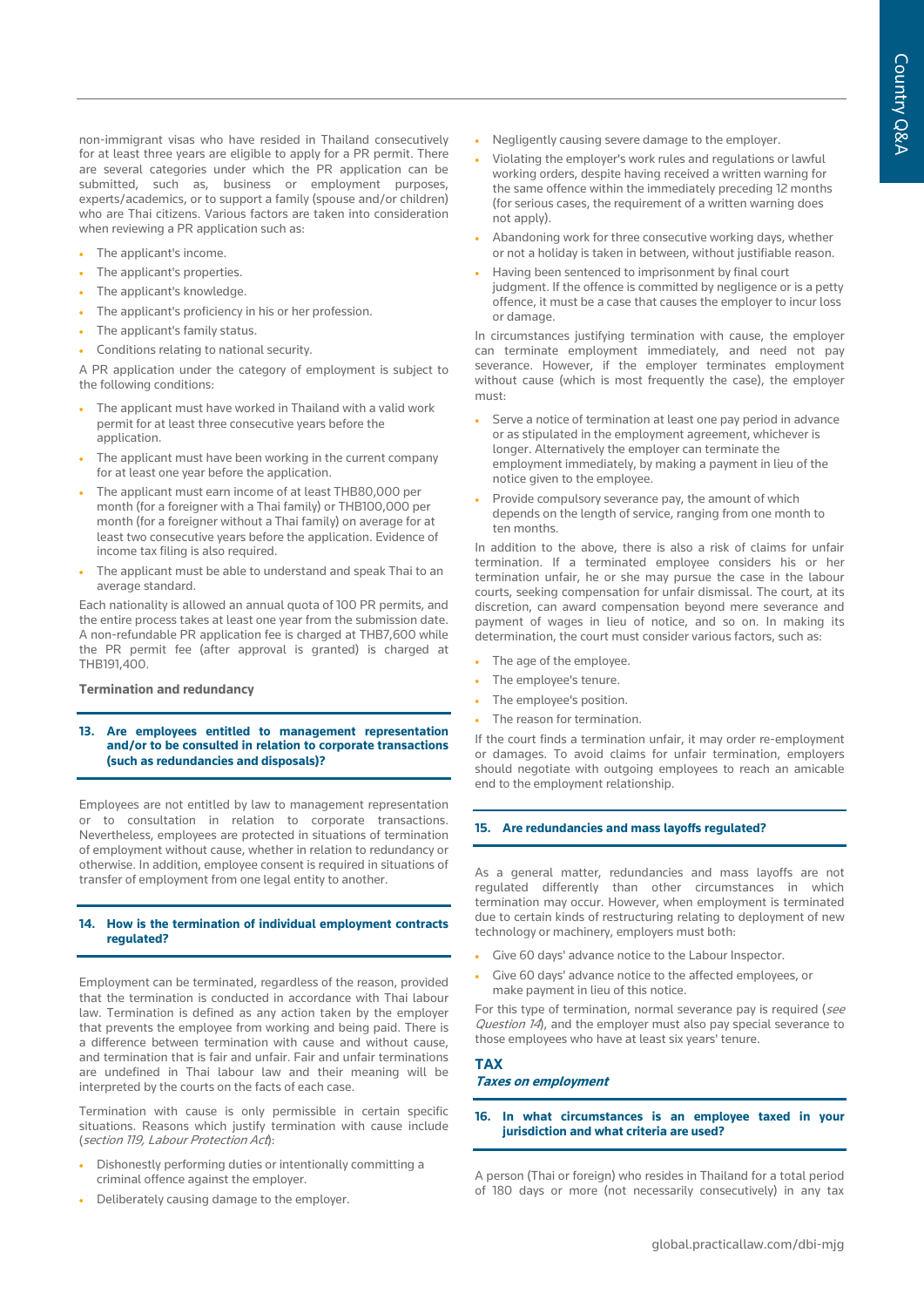#### **17. What income tax and social security contributions must be paid by the employee and the employer during the employment relationship?**

#### **Tax resident employees**

Tax resident employees are subject to personal income tax at progressive rates of 5% to 35%. The tax year is from 1 January to 31 December.

Employers and employees must each contribute to the Social Security Fund an amount equal to 5% of the employee's gross wages up to a maximum of THB750 per month. This rate is effective from 1 January 2014.

#### **Non-tax resident employees**

Non-tax resident employees are subject to income tax in the form of a withholding tax on the gross amount of their Thai-source income at the flat rate of 15%. Tax payable is withheld at source at the time of the payment.

#### **Employers**

Employers must withhold income tax at the progressive rate or at the flat rate of 15% and remit the tax to the Thai tax authority no later than the seventh day of the month following the month of payment.

Employers must contribute annually to the Workmen's Compensation Fund between 0.2% and 1% of an employee's annual earnings (up to a maximum of THB240,000), depending on the classification of the employer.

#### **Business vehicles**

**18. When is a business vehicle subject to tax in your jurisdiction?**

#### **Tax resident business**

Companies incorporated in Thailand are deemed to be tax residents of Thailand.

#### **Non-tax resident business**

Non-tax resident business entities (foreign companies) not carrying on business in Thailand must pay a withholding tax on the gross amount of their Thai-source income (such as service fees, royalties, interest and rental income) at the flat rate of 15% (or 10% for dividends). Tax payable is withheld at source at the time of the payment.

#### **19. What are the main taxes that potentially apply to a business vehicle subject to tax in your jurisdiction (including tax rates)?**

#### **Corporate income tax**

This must be paid at the rate of 20% on the net profit earned during a tax year. Reduced rates at the progressive rates of 15% to 20%, with an exemption on the first THB300,000 of net profit, are granted to small and medium-sized enterprises.

#### **Value added tax (VAT)**

VAT is payable at the rate of 7% (or 0% for export of goods and services) on the following categories of business transactions:

- Sale of goods.
- Provision of services.
- Export sales.
- Import of goods for any purpose.

Some business activities are exempt from VAT (such as sales of agricultural products).

#### **Specific business tax (SBT)**

Some business activities are subject to SBT instead of VAT, such as:

- Banking or similar activities.
- Lending money on the security of a property mortgage in the ordinary course of business.
- **Securities**
- Life insurance.
- Pawn shop services.
- Commercial sales of immovable property or sales of immovable property for profit.

The rate payable varies between 0.1% and 3% of gross monthly receipts.

#### **Municipal tax**

This applies to anyone subject to SBT and is charged at the rate of 10% of the SBT payable. Municipal tax is already included in the 7% of VAT paid.

#### **Stamp duty**

There are 28 transaction documents subject to stamp duty (Stamp Duty Schedule, Revenue Code). The rate of stamp duty payable depends on the document executed.

**Dividends, interest and IP royalties**

#### **20. How are the following taxed:**

- **Dividends paid to foreign corporate shareholders?**
- **Dividends received from foreign companies?**
- **Interest paid to foreign corporate shareholders?**
- **Intellectual property (IP) royalties paid to foreign corporate shareholders?**

#### **Dividends paid**

Dividends are subject to a withholding tax of 10%.

#### **Dividends received**

Dividends are taxed as the ordinary income of the Thai company. Tax exemptions are granted with certain conditions.

#### **Interest paid**

Interest is subject to a withholding tax of 15%.

#### **IP royalties paid**

Royalties paid to foreign corporate shareholders are subject to a withholding tax at 15%, which can be reduced to 5%, 8% or 10% under some tax treaties.

#### **Groups, affiliates and related parties**

#### **21. Are there any thin capitalisation rules (restrictions on loans from foreign affiliates)?**

Thailand does not have thin capitalisation rules.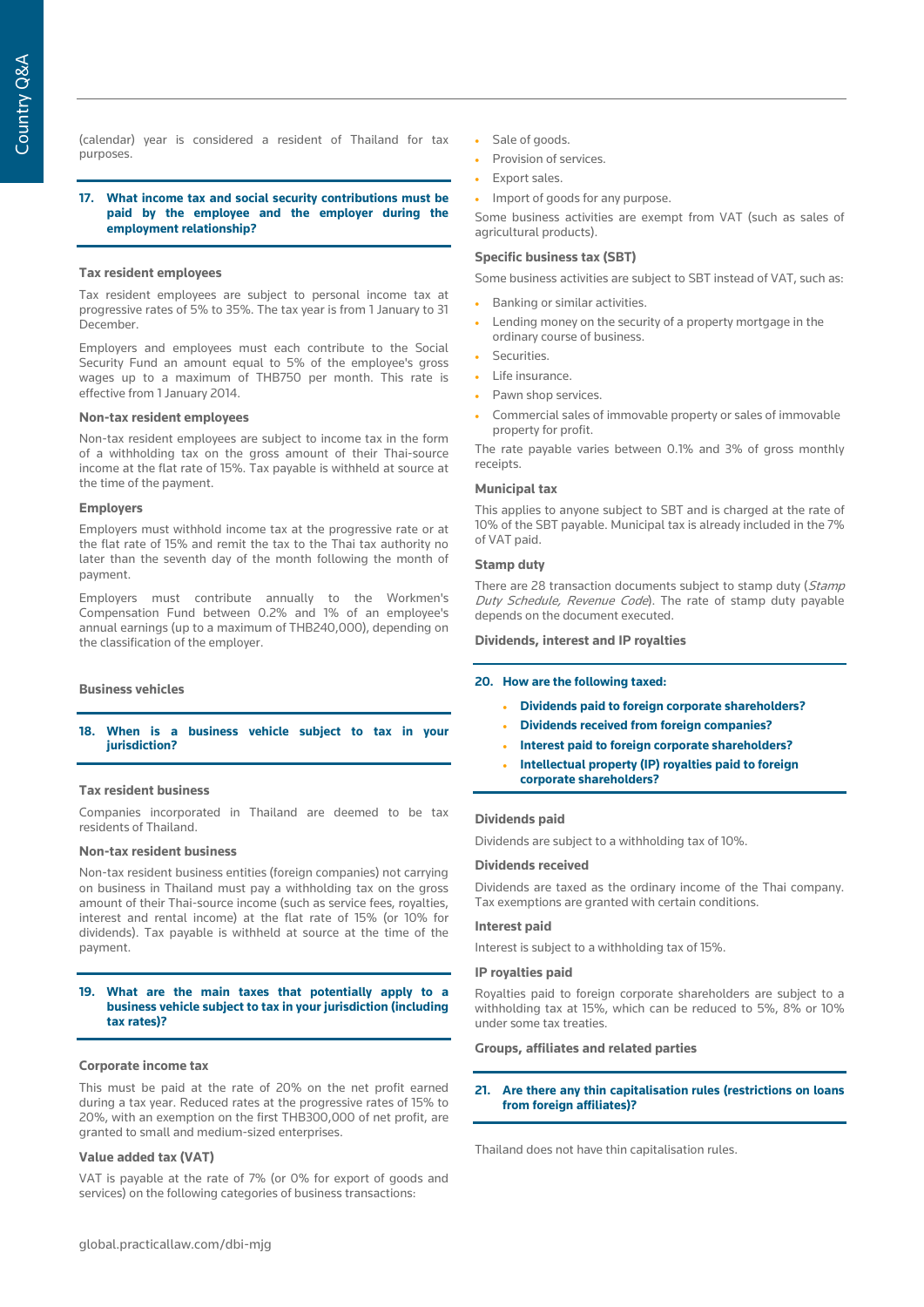#### **22. Must the profits of a foreign subsidiary be imputed to a parent company that is tax resident in your jurisdiction (controlled foreign company rules)?**

There are no controlled foreign corporation rules in Thailand. A Thai parent company is only subject to tax on dividends paid to it by a foreign subsidiary.

#### **23. Are there any transfer pricing rules?**

The Revenue Department has the power to make assessments regarding:

- The transfer of assets without compensation.
- The rendering of services without service charge.
- The lending of money without interest.

Additionally, it can make assessments of other activities with compensation, service charges, or interest in an amount considered to be lower than the market value without justification.

#### **Customs duties**

#### **24. How are imports and exports taxed?**

Customs duty is imposed mainly on imported and selected exported goods. Customs duty is levied in accordance with the Harmonised Commodity Description and Coding System.

As a signatory to the General Agreement on Tariffs and Trade and a member of the World Trade Organization, Thailand complies with all relevant standards and codes when determining customs duty.

Imports and exports are also subject to VAT (see Question 19).

#### **Double tax treaties**

#### **25. Is there a wide network of double tax treaties?**

Thailand has signed 58 double tax treaties with many of its notable trading partners.

#### **COMPETITION**

#### **26. Are restrictive agreements and practices regulated by competition law? Is unilateral (or single-firm) conduct regulated by competition law?**

#### **Competition authority**

The responsible authority for trade competition is the Office of Thai Trade Competition Commission (OTCC). It is an authority established by the Trade Competition Act, B.E. 2542, 1999 and is under the Department of Internal Trade at the Ministry of Commerce. Please see the OTCC's website (http://otcc.dit.go.th) which provides the laws and regulations on competition, including guidelines on the interpretation of unfair trade practices.

The Trade Competition Act and regulations issued under the Act apply to business operations in Thailand, regardless of the business operators' nationality.

#### **Restrictive agreements and practices**

Restrictive agreements and practices are regulated by competition law under the Trade Competition Act. Any operations or acts that may cause a monopoly, reduce competition or create unfair trade competition with regard to any goods or services, are generally prohibited. However, they are still subject to certain statutory exceptions or exemptions granted by the Trade Competition Commission. Penalties for violation include imprisonment for a term not exceeding three years, or a fine not exceeding THB6 million. There is a double penalty for repeat offences.

#### **Unilateral conduct**

A business operator is expressly prohibited from performing any act that is outside the limits of free and fair competition and would have the effect of destroying, impairing, impeding, or restricting the operation of another business operator. In addition, a business operator that is deemed to have market domination (that is, having a market share of more than 50% in such business with sales revenues exceeding THB1 billion in the previous year) is specifically prohibited from engaging in unilateral acts that are seen as abusing a dominant position. This includes unreasonably fixing prices or suspending services or goods without justification, to reduce the quantity below market demand. Penalties for violation include imprisonment for a term not exceeding three years or a fine not exceeding THB6 million. There is a double penalty for repeat offences.

#### **27. Are mergers and acquisitions subject to merger control?**

Mergers and acquisitions, or any other agreements that would result in a monopoly or unfair competition, are expressly prohibited unless permission is granted by the Trade Competition Commission. However, there is no regulation issued by the responsible authority regarding the conditions or terms that would deem mergers and acquisitions as monopolies or unfair competition. The merger control laws do not specifically address foreign businesses.

### **INTELLECTUAL PROPERTY**

#### **28. Outline the main IP rights in your jurisdiction.**

#### **Patents**

Definition and legal requirements. To qualify for an invention patent, an invention must be all of the following:

- New.
- Involve an inventive step.
- Have an industrial application.

An invention that lacks an inventive step (a utility model) can be protected by a petty patent. A patent owner enjoys exclusive rights to produce, import, use or sell the protected product or process.

Registration. To obtain protection, an application for a patent must be submitted to the Department of Intellectual Property.

Enforcement and remedies. A patent owner can bring:

- A criminal action to prevent infringement, which includes fines from THB20,000 to THB400,000 and/or imprisonment of six months to two years.
- A tort action under the Civil and Commercial Code.

Length of protection. An invention patent is protected for a nonrenewable period of 20 years. A petty patent is protected for six years, which is renewable for a further two years on two occasions (up to a maximum of ten years in total).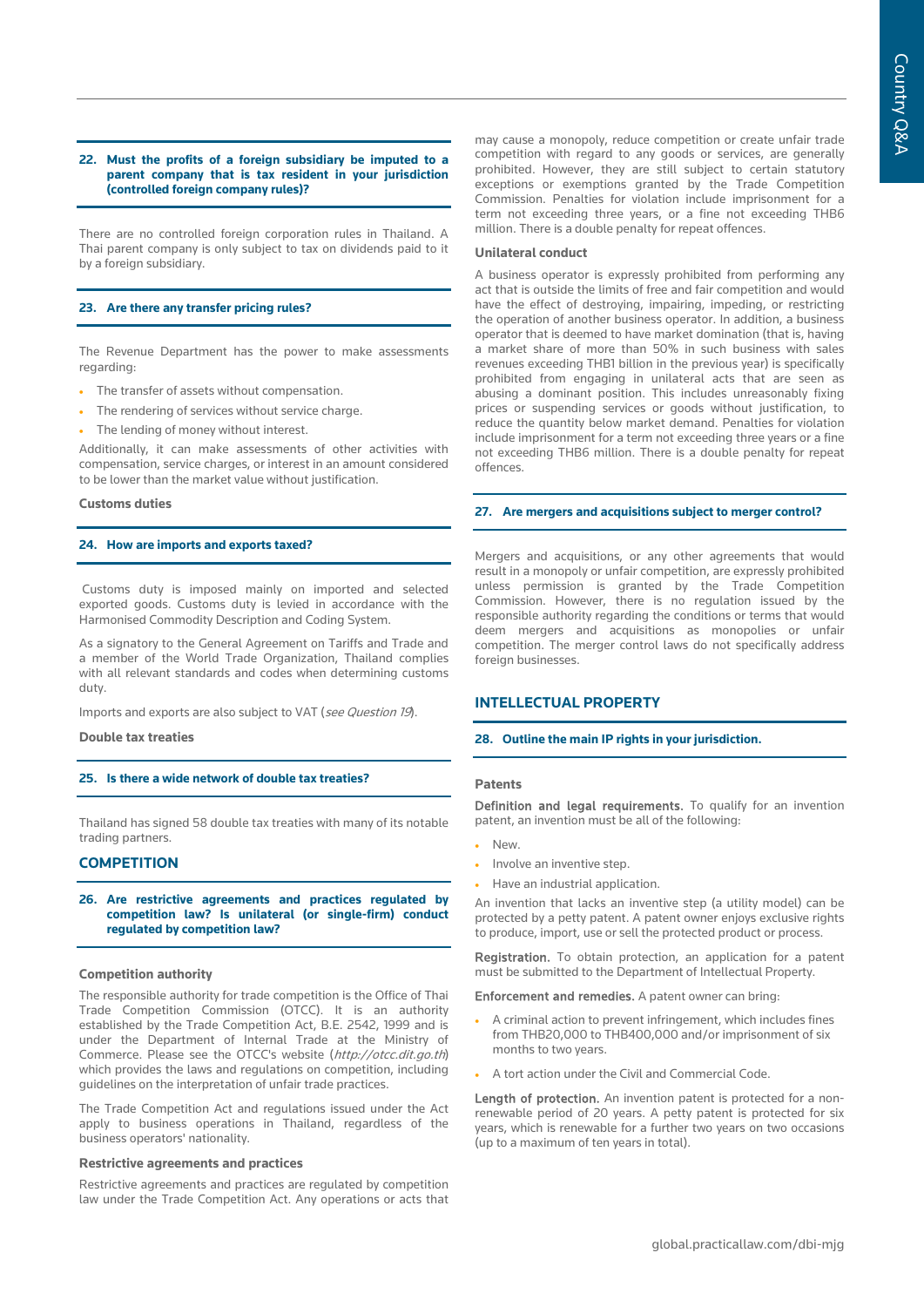## **Trade marks**

Definition and legal requirements. The Trademark Act 1991 (as amended) provides a framework for the registration and protection of trade marks, service marks, certification marks and collective marks. To be capable of registration, a mark must be all of the following:

- Distinctive.
- Not be excluded by the Trademark Act.
- Not be identical or similar to trade marks already registered.

Protection. Applications for trade mark registration must be submitted to the Department of Intellectual Property. The owner of a registered mark has the exclusive right to use the registered mark for the goods in respect of which registration has been granted. Owners of unregistered marks are not entitled to institute any legal proceedings in court to prevent the use or claim for damages for the infringement of an unregistered mark, except in passing-off cases.

There is no specific legislation relating to unregistered trade marks in Thailand. The owner of an unregistered trade mark can obtain indirect protection under the Civil and Commercial Code if identifiable ownership rights to the unregistered mark (such as established reputation and goodwill) can be established.

Enforcement and remedies. A trade mark owner can bring:

- A criminal action in a case where a third party forges or imitates a mark without authorisation or imports, sells or offers for sale, products bearing forged or imitative marks. The penalties include fines from THB200,000 to THB400,000 and/or imprisonment of two to four years.
- A tort action under the Civil and Commercial Code.

For unregistered marks, enforcement can be through an action for passing off under the Civil and Commercial Code and/or the Penal Code.

Length of protection and renewability. Protection lasts for ten years from the date of filing an application for registration, renewable indefinitely for ten-year periods. There is no defined term of protection for unregistered marks.

#### **Registered designs**

Definition. Registered designs are protected by the Thai Patent Act 1979, as amended. To qualify, a product design must be all of the following:

- Composed of lines or colours which give a special appearance to a product.
- New.
- For industrial use.

Registration. Applications for a design patent must be submitted to the Department of Intellectual Property.

Enforcement and remedies. The enforcement procedure is the same as for patents (see above, Patents).

Length of protection and renewability. Protection is for a nonrenewable ten-year period.

#### **Unregistered designs**

There is no specific protection for unregistered designs. However, a design may be protected under section 4(7) of the Copyright Act 1994, as a work of applied art (see below, Copyright).

#### **Copyright**

Definition and legal requirements. Copyright can subsist in the following original works (Copyright Act 1994):

• Literary (including computer programs).

- Artistic.
- Dramatic.
- Musical.
- Audio-visual.
- Cinematographic.
- Sound and video broadcasts.
- Compilations.
- Any other original works of a literary, scientific or artistic nature.

A copyright owner has the exclusive right to:

- Reproduce or adapt the work.
- Disseminate the work to the public.
- Rent out the work.
- Grant licences for the work.
- Sell the copyright.

Protection. Copyright protection arises automatically on creation or publication of the work. Alternatively, the copyright owner can record his ownership with the Department of Intellectual Property, in order to create proof of ownership.

Enforcement and remedies. The enforcement options are the same as for patents. The penalties for a criminal action include fines from THB20,000 to THB800,000 and/or imprisonment of six months to four years. Repeat offenders (within five years) can be liable to double punishment.

Length of protection and renewability. Protection for most works lasts for the lifetime of the creator plus 50 years, except works of applied art which are protected for 25 years from the date of the work was created or, if published, 25 years from publication (see above, Unregistered designs).

## **MARKETING AGREEMENTS**

#### **29. Are marketing agreements regulated?**

#### **Agency**

Agency agreements are regulated by general contract and agency principles under the Civil and Commercial Code and must be construed in accordance and comply with their express terms.

### **Distribution**

There are no specific laws relating to distribution agreements.

#### **Franchising**

There are no specific laws relating to franchise agreements. However, if a franchising agreement contains a provision related to granting a licence to use a registered trade mark, the franchising agreement must be made in writing and registered with the competent officer under the Trademark Act, 1991 (as amended).

The principle of freedom of contract applies to all marketing agreements, provided the terms and provisions agreed by the contracting parties are not contrary to public order or good morals, or are not otherwise illegal. In addition, the terms of those agreements are not regarded as "unfair" under the terms and conditions as prescribed under the Unfair Contract Terms Act, B.E. 2540 (1997).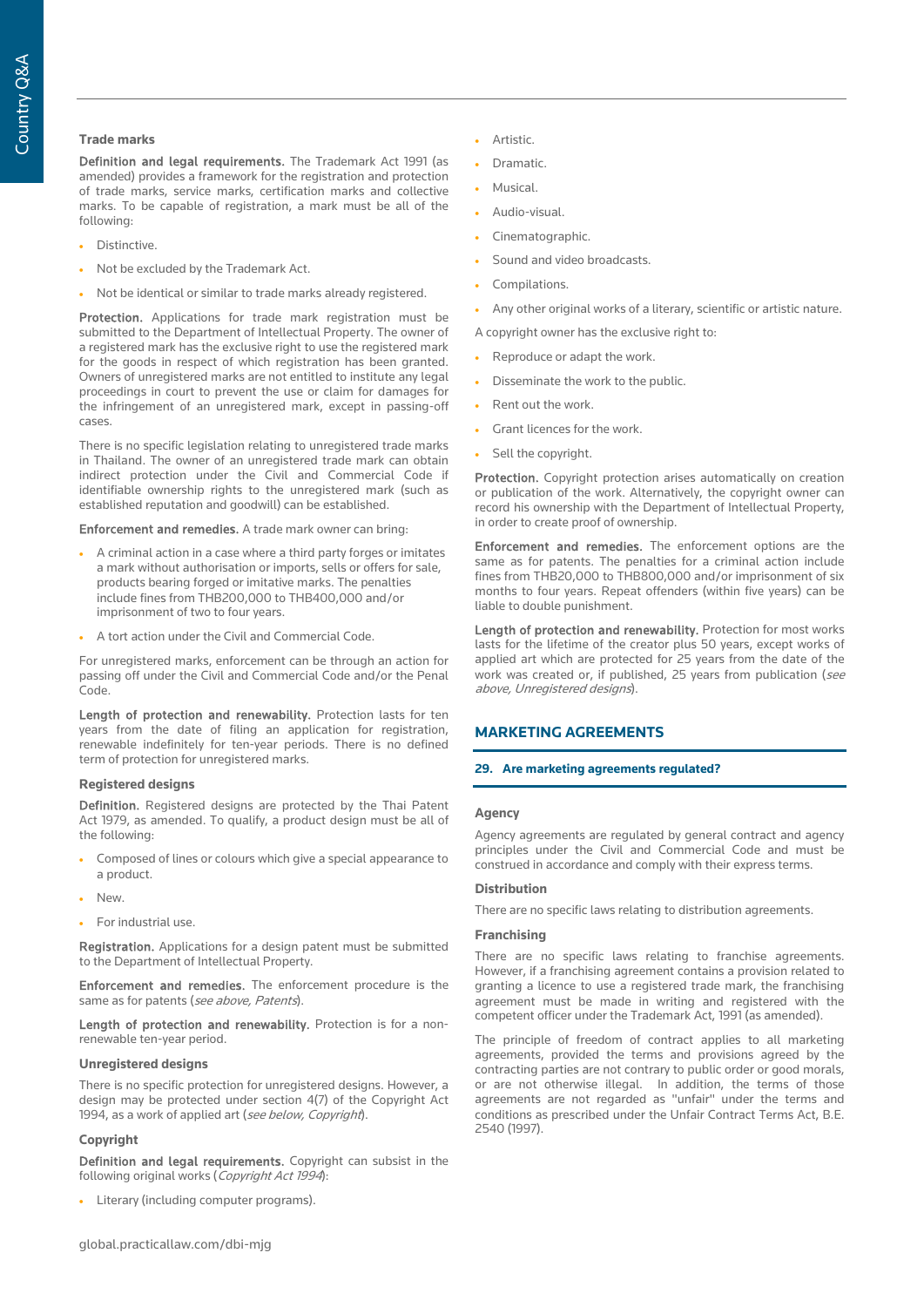## **E-COMMERCE**

#### **30. Are there any laws regulating e-commerce (such as electronic signatures and distance selling)?**

E-commerce transactions are generally regulated under the Civil and Commercial Code which forms the basis for Thai contract law, including contracts made at distance.

The Electronic Transactions Act 2001 (as amended) specifically provides for comprehensive regulation of electronic entry into contracts, electronic signatures, electronic payments, e-commerce service providers and implementation on security measures. There are numerous regulations issued under the Act, whether by the Electronic Transactions Commission or the Bank of Thailand. In addition, the Act on Computer-Related Offences 2007 is relevant to e-commerce as it sets out various criminal offences involving or relating to computers. Importantly, it also establishes extensive data retention requirements and obligations for service providers to co-operate with and assist law enforcement.

## **ADVERTISING**

#### **31. Outline the regulation of advertising in your jurisdiction.**

In Thailand, advertising is regulated either directly or indirectly by several statutes. Some of this legislation applies generally, such as the Consumer Protection Act (CPA), while others only target specific categories of advertising. For instance, the Food Act and the Drug Act only regulate the advertising and the labelling of foods and drugs respectively; they do not apply to other types of advertisements. The CPA, on the contrary, sets out the basic principles of advertising laws that ensure truth in advertising and full disclosure of labelling. The CPA applies to all types of advertising, except for matters which are specifically controlled by other laws, in which case the CPA is applicable only to the extent that it is not in repetition or inconsistent with the relevant specific legislation.

While most advertisements are not subject to prior government approval, the advertisements of certain products must be reviewed and approved by the responsible authority before their launch, particularly when advertising food, drugs, and medical devices. The government supervises advertising in Thailand through three main official bodies. The Office of the Consumer Protection Board monitors all forms of advertising and labels, and looks for violations of the Consumer Protection Act. The Food and Drug Administration oversees and approves food, medical device, and drug advertisements. TV advertisements are now regulated by the Advertising Ethics Committee of the Advertising Association of Thailand that shifted the control of advertising from the government to be self-regulated by the industries.

## **DATA PROTECTION**

#### **32. Are there specific statutory data protection laws? If not, are there laws providing equivalent protection?**

There is no specific data protection legislation in Thailand. However, a draft law, the Personal Data Protection Act, has been under consideration for quite some time.

There are also a number of statutory laws that address the subject of data protection.

## **PRODUCT LIABILITY**

#### **33. How is product liability and product safety regulated?**

Two laws were recently adopted to address product liability and product safety issues:

- The substantive Unsafe Goods Liability Act 2008 (Product Liability Act), which came into force in February 2009.
- The Consumer Case Procedure Act 2008, a procedural law to regulate court proceedings in relation to disputes between consumers and business operators. This took effect in August 2008.

#### **Unsafe Goods Liability Act 2008 (Product Liability Act)**

The Product Liability Act (PL Act) is designed to protect consumers who incur damage from a defective or dangerous product by imposing strict liability on business operators involved in the manufacture and/or sale of the product. The operator may be found liable regardless of whether it was negligent in making or selling the defective or dangerous product. The PL Act addresses three specific types of product defects:

- Manufacturing defects.
- Design defects.
- Insufficient warnings (or failure to warn).

Under the PL Act, product liability cannot be waived or limited by way of contract or by any waiver or limitation of liability statement given by an operator. The PL Act does not have retroactive application and, therefore, products sold to consumers before enactment are not subject to this specific product liability legislation.

#### **Consumer Case Procedure Act**

The Consumer Case Procedure Act 2008 (CCP Act) is intended to make it easier for consumers to pursue product liability and general consumer claims against business operators. The CCP Act simplifies and expedites the legal process for an injured party to seek redress. For example, consumers can file complaints orally, and court fees are waived for consumers who wish to file an action. In addition, the court is given considerable discretion under the CCP Act to conduct the proceedings and to ensure that consumers receive fair treatment.

#### **Interpretations**

There remain a scarce number of court rulings to provide any useful guidance on the interpretation of the PL Act and CCP Act. This is due to the historical reluctance to pursue matters through the Supreme Court, particularly since the review process can take a substantial amount of time and recoveries are considered to be conservative by western standards. With no class action provisions under Thai law, there are few active lawyers available for claimants and less overall motivation to try cases. There has been considerable discussion and draft class action provisions have been floated, and it is likely that Thailand will see such provisions in the near future.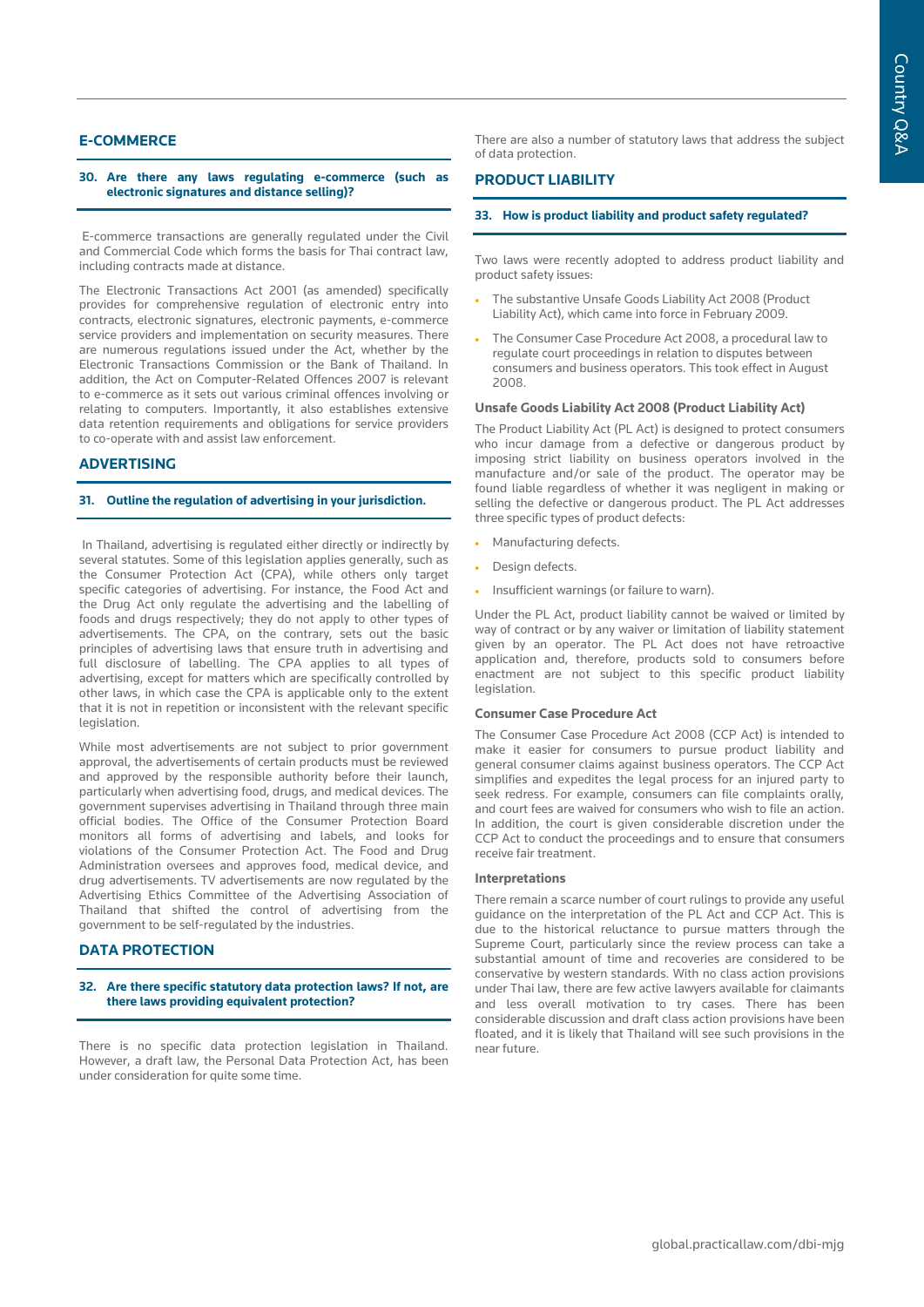## **MAIN BUSINESS ORGANISATIONS**

## **Board of Investment**

#### W www.boi.go.th

Main activities. Grants privileges to investors in Thailand.

## **Ministry of Commerce**

W www.moc.go.th

Main activities. Handles a broad portfolio including regulation of domestic trade, foreign trade, foreign business regulation and company registration.

#### **Securities and Exchange Commission**

#### W www.sec.or.th

Main activities. Under the authority of the Ministry of Finance, together with the Bank of Thailand, serves as the primary regulator of securities, derivatives, securities exchanges, and related services.

#### **Revenue Department**

W www.rd.go.th

Main activities. Collects several taxes, such as income tax, VAT, specific business tax, stamp duty, and so on.

#### **Ministry of Labour**

W www.mol.go.th

Main activities. The primary regulator of employment, dealing with labour standards and workplace safety, as well as authorisation for foreign nationals to work in Thailand.

## **ONLINE RESOURCES**

### **Royal Thai Government Gazette**

#### W www.ratchakitcha.soc.go.th

Description. Website of the Royal Thai Government Gazette. The Government Gazette is Thailand's public journal. Law and regulatory notifications are officially published by the Cabinet and the Royal Gazette Publishing House on the website, and it is only available in Thai.

#### **Council of State**

#### W www.krisdika.go.th

Description. Website of the Council of State. The Council of State is a department under the Prime Minister, which gives advice to state entities. It also produces codified versions of laws and regulations. Materials are primarily available in Thai, though the website provides some English translations. Only the original Thai text has legal effect.